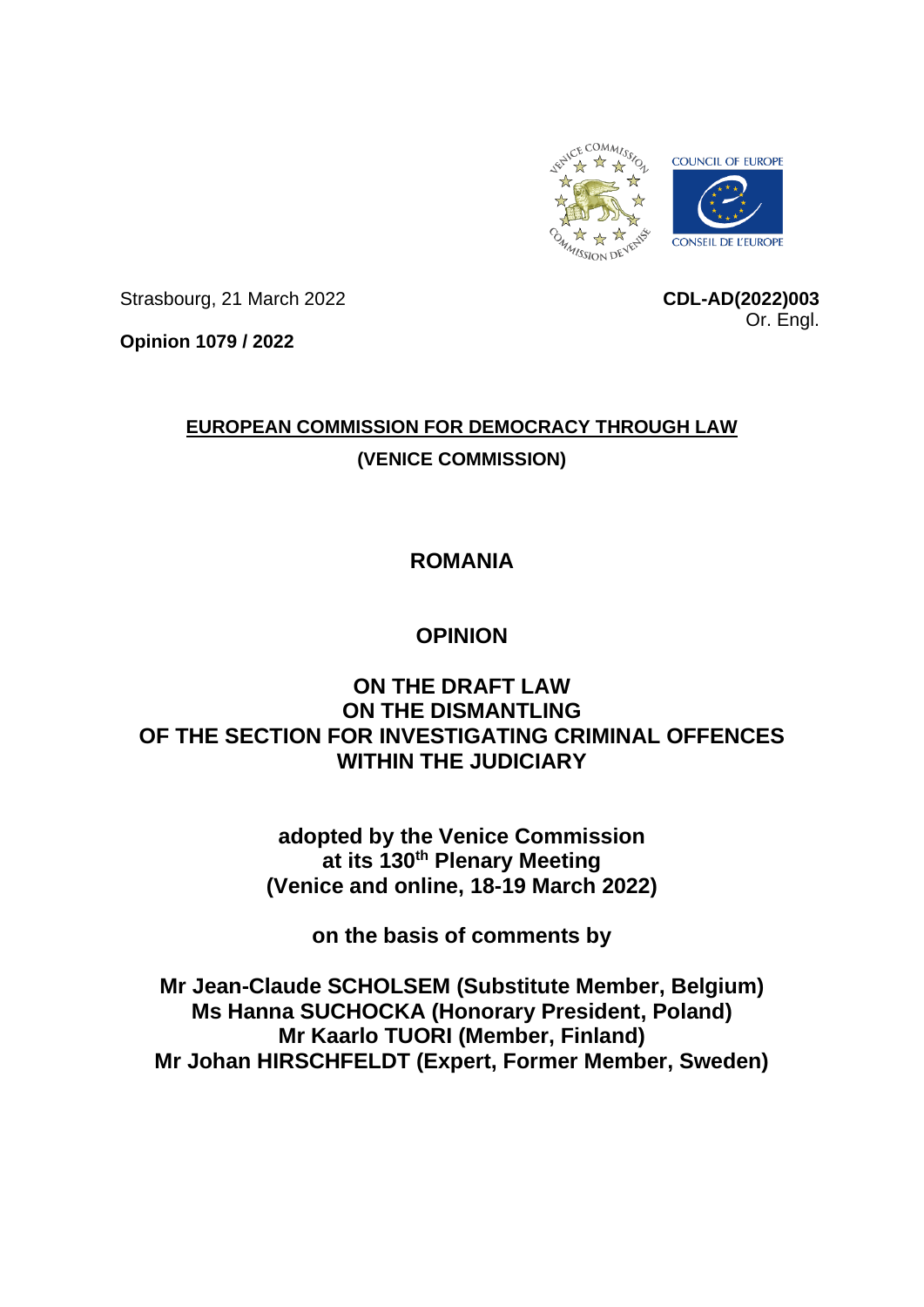#### **Contents**

| $\Pi$ . |  |
|---------|--|
| III.    |  |
|         |  |
|         |  |
|         |  |
|         |  |
|         |  |
|         |  |
|         |  |
|         |  |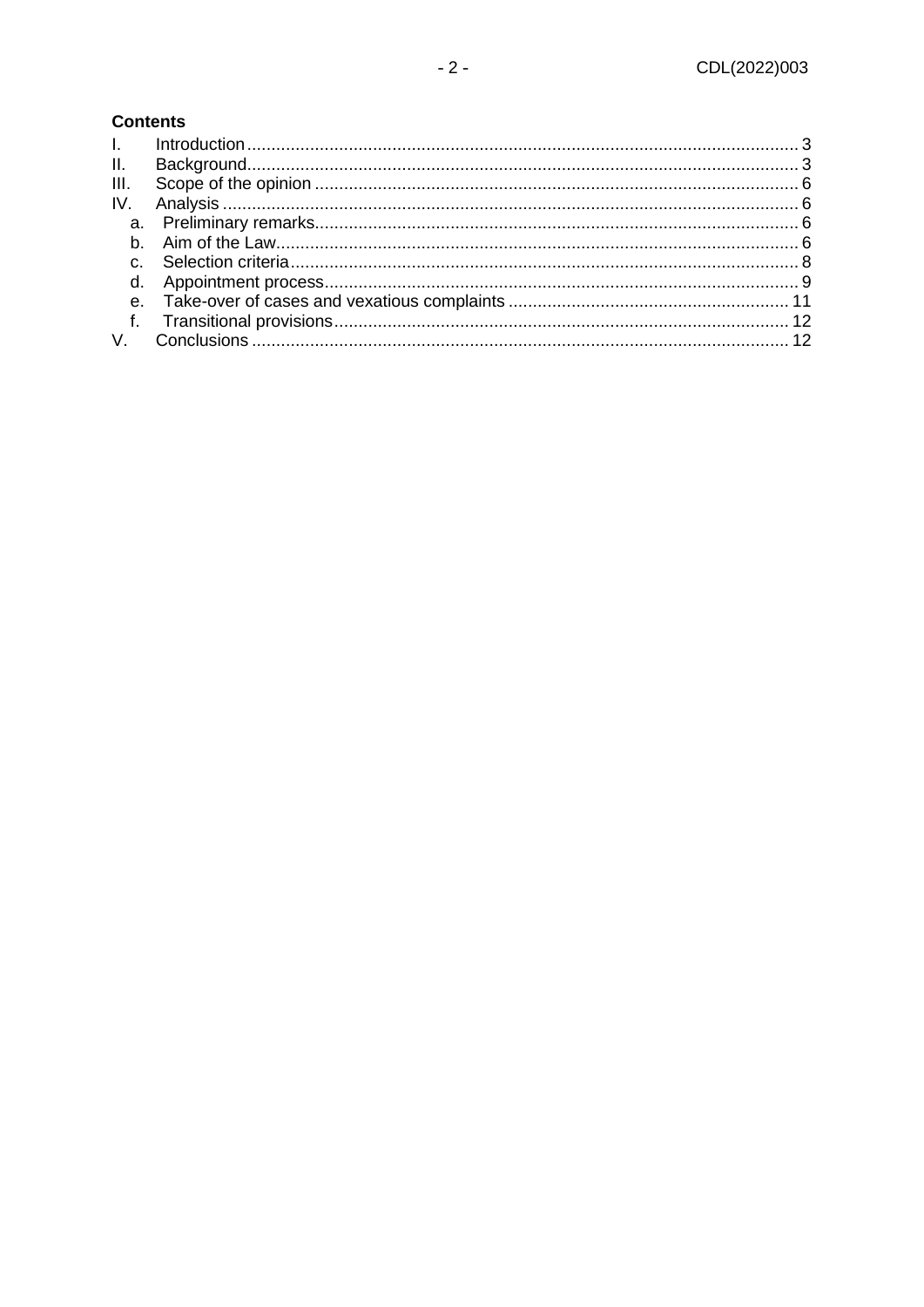#### <span id="page-2-0"></span>**I. Introduction**

1. By letter of 31 January 2022, the Committee on the Honouring of the Obligations and Commitments by Member States of the Council of Europe (Monitoring Committee) of the Parliamentary Assembly of the Council of Europe (PACE) requested an opinion of the Venice Commission on the draft law dismantling the section for investigating criminal offences committed within the judiciary in Romania (CDL-REF(2022)008).

2. Mr Johan Hirschfeldt, Mr Jean-Claude Scholsem, Ms Hanna Suchocka and Mr Kaarlo Tuori acted as rapporteurs for this opinion.

3. On 23 and 24 February 2022, the rapporteurs held online meetings with the Minister of Justice of Romania, the Parliament (the President of the Legal Committee of the Senate and President of the Legal Commission of the Chamber of Deputies), the National Anti-Corruption Directorate (DNA), the Prosecutor General, the acting president of the Superior Council of Magistracy (SCM), professional associations of judges and prosecutors, representatives of the international community and NGOs. The Venice Commission is grateful to the Ministry of Justice for the organisation of these on-line meetings.

4. The draft law was approved by the Government on 14 February 2022, after which it was submitted to the Romanian parliament. The Chamber of Deputies adopted the draft law on 21 February 2022. It was made clear to the delegation of the Venice Commission during the online meetings that the draft law would be adopted before the Commission would be in a position to issue its opinion and indeed, on 28 February 2022, the Senate adopted the draft law. Following a constitutional challenge of the draft law (which was unanimously rejected by the Constitutional Court on 9 March 2022), the law was signed by the President of Romania on 11 March 2022 and entered into force a few days thereafter. At all stages of the legislative procedure amendments were made to the draft law. This opinion was prepared in reliance on the English translation of the draft law as finally adopted by the Senate (CDL-REF(2022)008rev). The translation may not accurately reflect the original version on all points.

5. This opinion was drafted on the basis of comments by the rapporteurs and the results of the on-line meetings on 23 and 24 February 2022. Following an exchange of views with George-Cătălin Şerban, Secretary of State, Ministry of Justice of Romania, the opinion was adopted by the Venice Commission at its 130th Plenary Session (Venice and online, 18-19 March 2022).

#### <span id="page-2-1"></span>**II. Background**

6. This is not the first time the Venice Commission provides an opinion on the section for investigating criminal offences within the judiciary (hereafter: SIOJ), a structure in the prosecution service dedicated to investigating and prosecuting offences committed by judges and prosecutors. In October 2018, the Venice Commission gave its opinion on the establishment of the SIOJ. In this opinion (hereinafter "the 2018 Opinion"), the Venice Commission pointed to "*questions and strong concerns raised*", in particular as regards "*the reasons for its existence, its impact on the independence of judges and prosecutors and on the public confidence in the criminal justice system and in the Romanian judicial system, more generally. Possible conflicts of competence with specialised prosecutor's offices (such as DNA or DIICOT, especially with respect to already well-advanced investigations), and issues of effectiveness of centralising all such investigations in one single location are additional aspects that have raised concern. Finally, but not of a lesser concern, the possible rerouting of high-profile cases of corruption, which are pending with the DNA, has been pointed out as one of the most serious risks entailed, as, together with investigated judges and prosecutors, other persons investigated for corruption will be removed from the specialised jurisdiction of*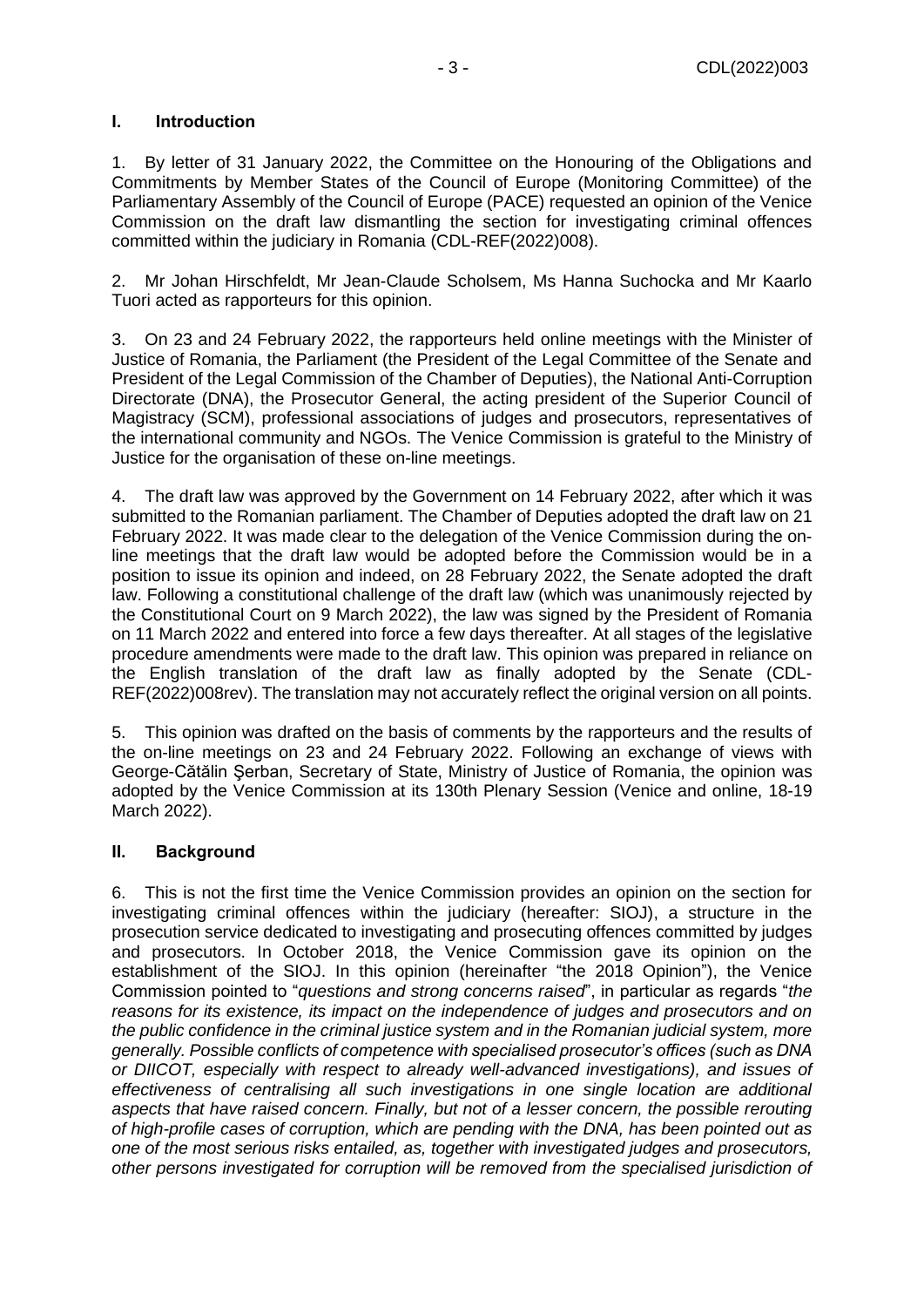*the DNA; this would undermine both DNA's anti-corruption work and DNA as an institution*."<sup>1</sup> It recommended the Romanian authorities to "*reconsider the proposed establishment of a separate prosecutor's office structure for the investigation of offences committed by judges and prosecutors*", indicating further that "*specialised prosecutors, coupled with effective procedural safeguards appears as a suitable alternative in this respect".*<sup>2</sup> This recommendation was however not followed by the Romanian authorities and SIOJ was established in October 2018.

7. In its Opinion of June 2019 on emergency ordinances GEO no. 7 and GEO no. 12 amending the Laws of Justice (hereafter "the 2019 Opinion"), the Venice Commission repeated its criticism of the establishment of the SIOJ, stating that "*the reasons for the creation of the special Section for the investigation of criminal offences in the judiciary (the Section),*  with loosely defined jurisdiction, remain unclear".<sup>3</sup> It also expressed criticism of the prosecutors of the Section being appointed under a transitional scheme *"which de facto remove the prosecutors' wing of the Supreme Council of Magistracy (the SCM) from the decision-making process, which does not sit well with the institutional design of the SCM"* and observed that it was "*uncertain to what extent the prosecutors of the Section and its Chief Prosecutor are under the full hierarchical control of the Prosecutor General*".<sup>4</sup> The Venice Commission concluded that "*since the Section would be unable to effectively deal with all cases within its competence, it risks being an obstacle to the fight against corruption and organised crime".*<sup>5</sup>

8. In January 2021, the Romanian Government decided to dismantle the SIOJ, outlining that this would be an essential and urgent first step in the reform of the justice laws and would be followed by the adoption of three draft laws, respectively on the status of judges, judicial organisation and the SCM. It requested the Venice Commission for an Opinion on the draft law dismantling the SIOJ. In its opinion adopted in July 2021 (hereafter "the 2021 Opinion"), the Venice Commission expressed a positive view pointing out that "*the Venice Commission could agree that the draft Law is in line with its recommendation by abolishing the SIOJ and transferring the pending cases to the Prosecutor's Offices competent under the law. The same applies to the re-establishment of the competence of the National Anti-Corruption Directorate vis-à-vis judges and prosecutors, as provided by the draft Law in Article 3*".<sup>6</sup>

9. In the meantime, on 18 May 2021, the Court of Justice of the EU (CJEU) rendered a preliminary ruling on the compatibility with EU law of the legislation establishing the SIOJ, as also outlined in the 2021 Opinion. The CJEU clarified that in order to be compatible with EU law, such legislation must, first, be justified by objective and verifiable requirements relating to the sound administration of justice and, secondly, ensure that that section cannot be used as an instrument of political control over the activity of those judges and prosecutors and that the section exercises its competence in compliance with the requirements of the EU Charter of

<sup>1</sup> Venice Commission, CDL-AD(2018)017, Romania – Opinion on Amendments to Law No.303/2004 on the State of Judges and Prosecutors, Law No. 304/2004 on Judicial Organisation, and Law No.  $317/2004$  on the Superior Council for Magistracy, adopted by the Venice Commission at its  $116<sup>th</sup>$ Plenary Session (19-20 October 2018), paragraph 83.

<sup>2</sup> *Ibid.*, paragraph 165.

<sup>3</sup> Venice Commission, CDL-AD(2019)014, Romania – Opinion on Emergency Ordinances GEO No. 7 and GEO No. 12 amending the Laws of Justice, adopted by the Venice Commission at its 119<sup>th</sup> Plenary Session (21-22 June 2019), paragraph 49.

<sup>4</sup> *Ibid.* 

<sup>5</sup> *Ibid.* 

 $6$  Venice Commission, CDL-AD(2021)019, Romania – Opinion on the draft law for dismantling the section for the investigation offences committed within the judiciary, adopted by the Venice Commission at its 127<sup>th</sup> Plenary Session (2-3 July 2021), paragraph 31.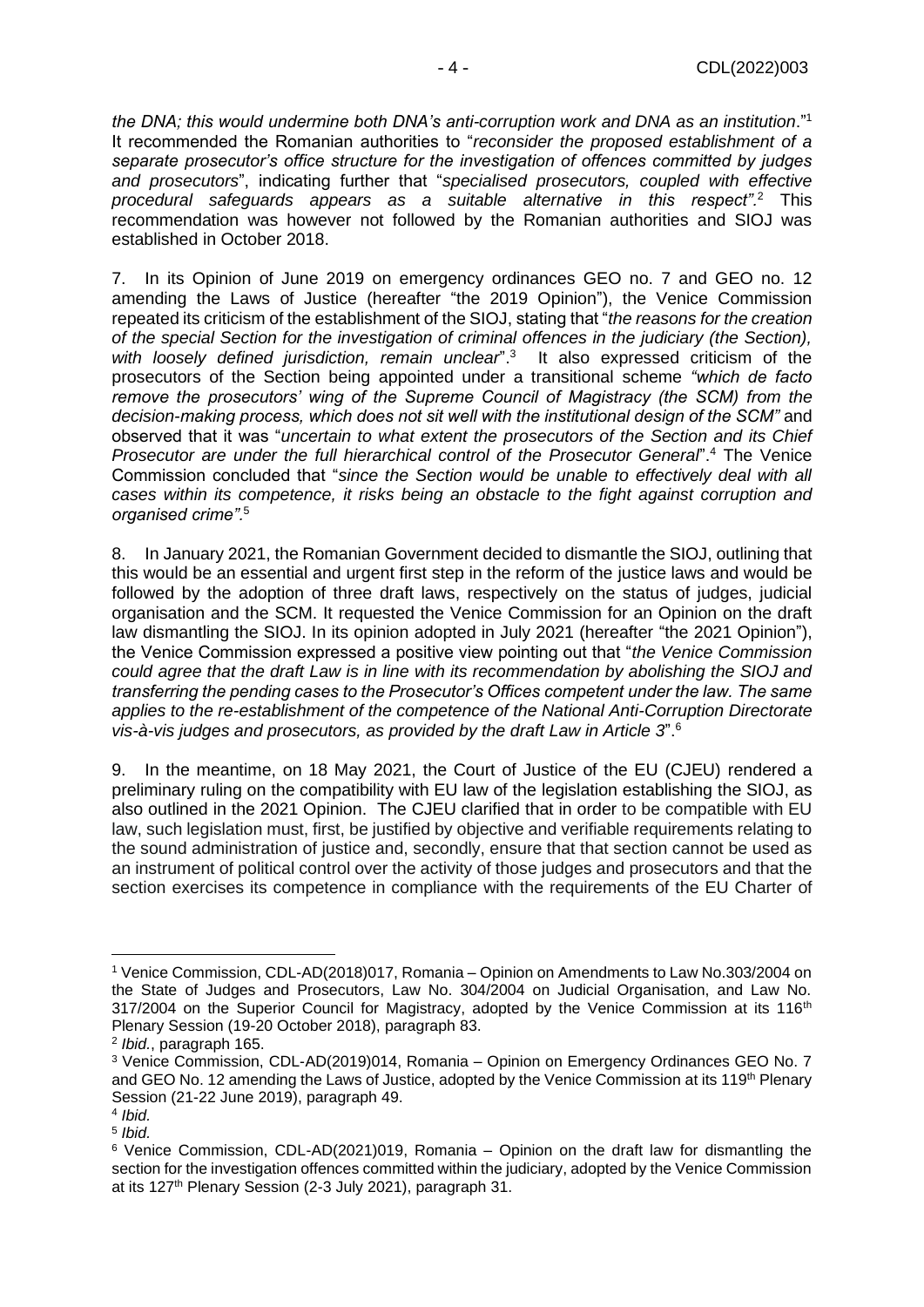Fundamental Rights of the European Union.<sup>7</sup> The CJEU thus laid down a number of criteria for assessing the compatibility of such legislation with EU law and, after identifying a number of possible concerns with regard to the fulfilment of these criteria in the present case, left the ultimate assessment to the referring courts.

10. On 7 June 2021, the Pitești Court of Appeal was the first referring court to apply the ruling of the CJEU, declaring that the SIOJ's existence was not justified by objective and verifiable requirements relating to the sound administration of justice and that it was therefore not competent to investigate a case brought before it. However, this was followed on 8 June 2021 by a judgment of the Constitutional Court of Romania, repeating earlier judgments that it did not oppose the creation of the SIOJ, clarifying that it was up to the legislature to set up and dismantle structures such as the SIOJ.<sup>8</sup> The Constitutional Court also held that "*in so far as certain courts disapply national provisions of their own motion which they consider to be contrary to European law while others apply the same national rules, considering them to be in compliance with the European law, the standard of predictability of the rule would be severely affected, which would entail a serious legal uncertainty and hence the violation of the rule of law principle*." In short, it found that once it had held that the legislation at issue complied with the Romanian Constitution an ordinary court had no jurisdiction to examine the conformity of that national legislation with EU law.

11. On 21 December 2021, CJEU issued a preliminary ruling, which set out the principle of primacy of EU law and endorsed the binding nature of the benchmarks under Cooperation and Verification Mechanism established by Commission Decision 2006/928/EC of 13 December 2006 (which in its progress reports *inter alia* refers to the abolishment of the SIOJ).<sup>9</sup> This was confirmed by another preliminary ruling rendered by the CJEU on 22 February 2022, in which the Court held, in relation to the abovementioned judgment of the Constitutional Court of 8 June 2021, that EU law precludes a national rule under which national courts have no jurisdiction to examine the conformity with EU law of national legislation which has been held to be constitutional by a judgment of the constitutional court of the Member State.<sup>10</sup>

<sup>&</sup>lt;sup>7</sup> The Court added that the national legislation at issue cannot have the effect of exposing judges or prosecutors dealing with corruption cases to the external factors, in particular to any direct or indirect influence of the legislature or executive liable to have an effect on their decisions, as this would disregard the requirements arising from the second subparagraph of Article 19(1) TEU and Romania's specific obligations under Decision 2006/928 (which established the Cooperation and Verification Mechanism in Romania) in the area of the fight against corruption. CJEU, [Judgment of 18 May 2021](https://curia.europa.eu/juris/document/document.jsf?text=&docid=241381&pageIndex=0&doclang=EN&mode=lst&dir=&occ=first&part=1&cid=879337) in Joined Cases C-83/19 Asociația 'Forumul Judecătorilor Din România' v Inspecția Judiciară, C-127/19 Asociaţia 'Forumul Judecătorilor Din România' and Asociaţia 'Mişcarea Pentru Apărarea Statutului Procurorilor' v Consiliul Superior al Magistraturii and C-195/19 PJ v QK and in Cases C-291/19 SO v TP and Others, C-355/19 Asociaţia 'Forumul Judecătorilor din România', Asociaţia 'Mişcarea Pentru Apărarea Statutului Procurorilor' and OL v Parchetul de pe lângă Înalta Curte de Casație și Justiție -Procurorul General al României and C-397/19 AX v Statul Român - Ministerul Finanţelor Publice.

<sup>8</sup> Decision no. 390 of 8 June 2021 concerning the exception of unconstitutionality of the provisions of Articles 881 -889 of Law no. 304/2004 on judicial organization and of the Government Emergency Ordinance no. 90/2018 concerning certain measures for the operationalization of the Section for investigating criminal offences within the judiciary. Published in the Official Gazette of Romania, Part I, no. 612 of 22 June 2021.

<sup>9</sup> CJEU, [Judgment of 21 December 2021](https://curia.europa.eu/juris/document/document.jsf?text=&docid=251504&pageIndex=0&doclang=FR&mode=lst&dir=&occ=first&part=1&cid=1014091) in Joined Cases C-357/19, C-379/19, C-547/19, C-811/19 and C-840/19. The CJEU *inter alia* held that the primacy of EU-law is to be interpreted as "*precluding national rules or national practice under which national ordinary courts are bound by decisions of the national constitutional court and cannot, by virtue of that fact and without committing a disciplinary offence, disapply, on their own authority, the case-law established by those decision, even though there are of the view, in the light of the Court of Justice, that the case-law is contrary to the second subparagraph of Article 19(1) TEU, Article 325(1) TFEU or Decision 2006/928."*

<sup>10</sup> CJEU, [Judgment of 22 February 2022](https://curia.europa.eu/juris/document/document.jsf?text=&docid=254384&pageIndex=0&doclang=EN&mode=req&dir=&occ=first&part=1&cid=2528307) in Case C-430/21. In. this case, an action before the Court of Appeal in Craiova, Romania, challenged the excessive duration of criminal proceedings (following a complaint against several judges for the alleged commission of offences). The Court of Appeal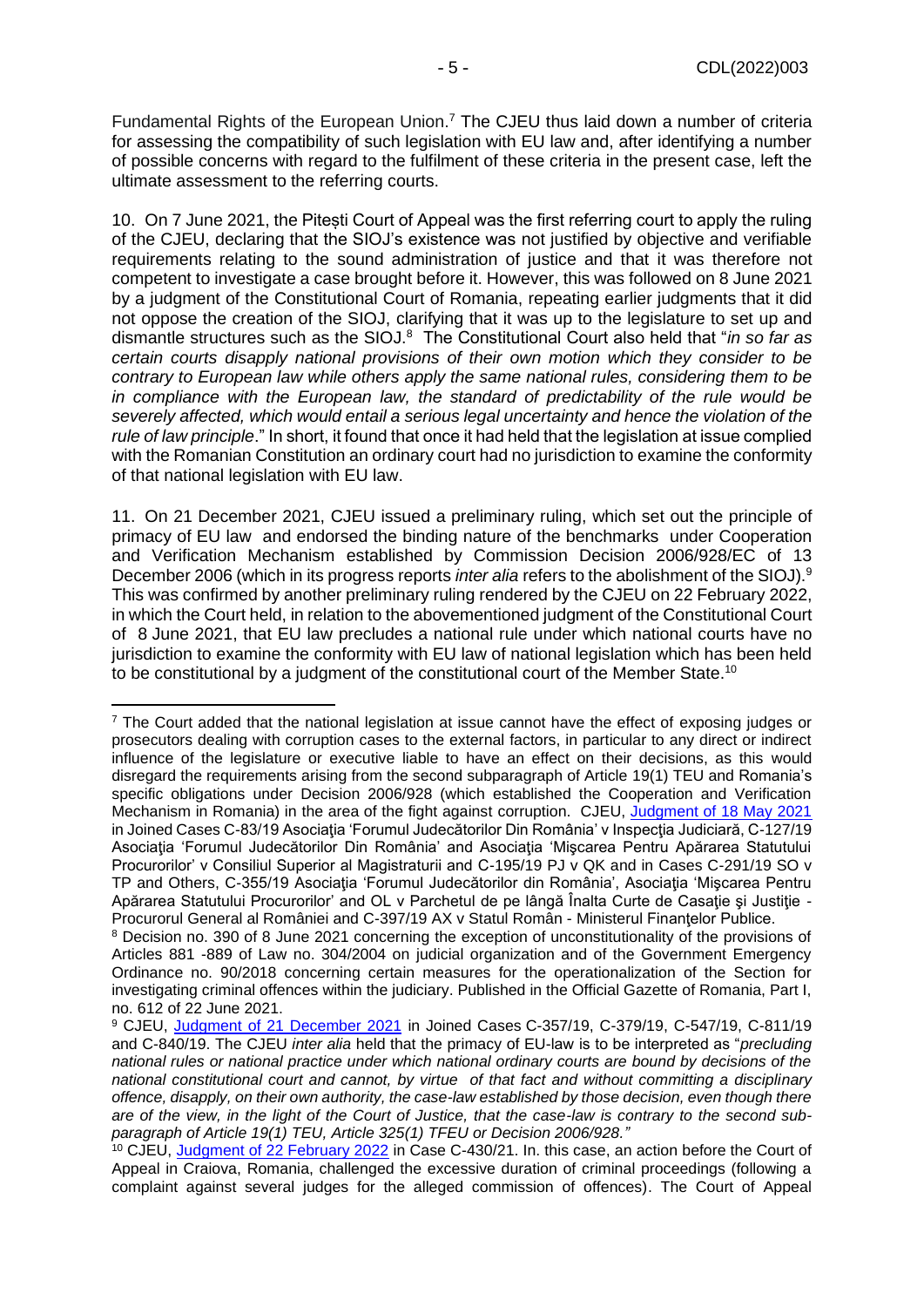12. In the meantime, the draft law dismantling the SIOJ, which was subject to the 2021 Opinion, stalled in Parliament. On 25 November 2021, following a two-month political crisis, a new government was formed. The new Minister of Justice prepared a new draft law on dismantling SIOJ, which is meant to take into account the Opinions of the Venice Commission and relevant judgments of the CJEU.

#### <span id="page-5-0"></span>**III. Scope of the opinion**

13. The Law is only a minor part of a package of judicial reforms under preparation. The Venice Commission had wished to provide an opinion with a holistic approach on such a general reform package, as it suggested in its earlier opinions. However, as there are currently no proposals concerning the wider reform of the judiciary, this opinion focuses only on issues connected to the dismantling of the SIOJ and its replacement by a new mechanism.

#### <span id="page-5-1"></span>**IV. Analysis**

#### <span id="page-5-2"></span>**a. Preliminary remarks**

14. The draft law on dismantling the SIOJ (hereafter: "the Law") proposed by the Minister of Justice was adopted (with various amendments) by the Government on 14 February 2022, followed by Chamber of Deputies (with further amendments) on 21 February 2022 and the Senate (with further amendments) on the 28 February 2022. The delegation of the Venice Commission was told that its opinion could not be awaited *inter alia* because the deadline for the abolishment of the SIOJ in the programme of the Government was set for 31 March 2022, that it was important to make swift progress with the abolishment of the SIOJ to reach the relevant benchmark under the Coordination and Verification Mechanism and to avoid a legal situation which would generate an infringement procedure against Romania, in light of the judgments of the CJEU.

15. The Venice Commission regrets the haste with which this law got adopted: It will mean that any improvements to the Law it may recommend will not be possible without further amendments to the legislation in force. In addition, this haste has made it difficult to assess the various amendments introduced at different stages of the legislative process on their merits. As the Venice Commission's opinion is to be adopted almost two weeks before the deadline of the government programme and given the doubts that have been expressed by various interlocutors as to whether the chosen solution lives up to the requirements set out in the CJEU judgment of 18 May 2021, the Venice Commission remains unconvinced by the arguments advanced in justification of a speedy adoption of the Law and it considers that an opportunity for improvement of the Law has been lost.

#### <span id="page-5-3"></span>**b. Aim of the Law**

16. As outlined above, in its 2018 and 2019 Opinions, the Venice Commission was highly critical of the establishment of the SIOJ. In its 2021 Opinion, the Commission considered the dismantling of the SIOJ and the re-establishment of the competences of the DNA vis-à-vis prosecutors and judges, a positive development. Similar to 2021, the dismantling of SIOJ – which has been plagued by claims of underperformance, interference in high-level corruption

considered that it would have to assess the compatibility with EU law (specifically Article 19(1), second paragraph TFEU and Decision 2006/928/EC) of the national legislation establishing the SIOJ. However, considering the abovementioned judgment of the Constitutional Court of Romania of 8 June 2021, it would not, under national law, have jurisdiction to do so, and referred to the CJEU for a preliminary ruling.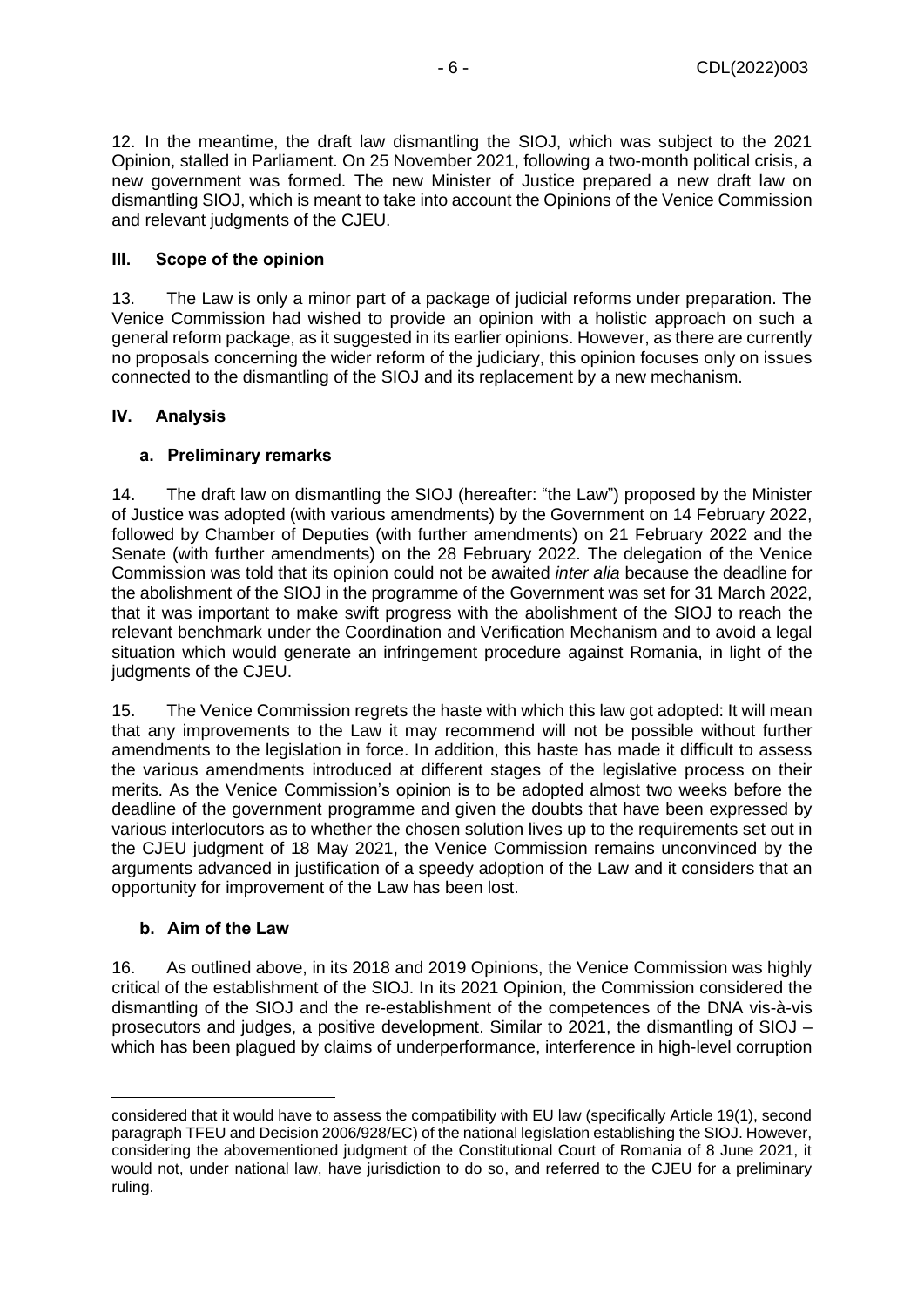cases and exerting pressure on magistrates $11 -$  seems now again to be welcomed by a large part of the judicial community in Romania as well as the international community and NGOs. This is however where consensus ends. In view of the Venice Commission, the dismantling of SIOJ cannot be an end in itself but should primarily be a means to ensure a more effective investigation into offences – most importantly corruption – committed by judges and prosecutors.

17. The crucial issue in this respect is what happens to the cases currently handled by SIOJ and the powers transferred in 2018 from the DNA and the Directorate for Investigation of Organised Crime and Terrorism (DIICOT). Different from the draft law proposed in 2021, the new law does not seek to re-establish the competences of DNA (and DIICOT) as regards corruption offences (or organised crime and terrorism in the case of DIICOT) committed by judges and prosecutors. Instead the competences of SIOJ will be taken over by a) the criminal prosecution section of the Prosecutor's Office attached to the High Court of Cassation and Justice, for offences committed by members of the SCM, judges and prosecutors attached to the High Court of Cassation, judges and prosecutors attached to the courts of appeal and the military court of appeal, as well as judges of the Constitutional Court (a category which were added during the proceedings in the Chamber of Deputies in the Romanian Parliament) and b) the prosecutor's offices attached to the courts of appeal, for offences committed by judges and prosecutors attached to courts of first instance, tribunals and military tribunals.<sup>12</sup>

18. While acknowledging that the organisation and the structure of a public prosecution service is a matter for the authorities to decide, the Venice Commission has consistently supported institutional specialisation in the fight against corruption.<sup>13</sup> In the 2018 Opinion, it also recognised the "*advantages of the recourse to specialised prosecutors, associated with appropriate judicial control, for investigating very particular areas or offences including corruption, money laundering, trading of influence etc*"*.* <sup>14</sup> Especially in countries where an effective specialised structure with a proven track record already exists, it seems difficult to justify the exclusion of judges and magistrates from the remit of such structures, especially in a manner that may further dissipate resources and continue the use non-specialised prosecutors to investigate corruption offences.

19. In discussing this in its on-line meetings, the delegation of the Venice Commission heard once again allegations of "abuse" in the work of DNA, which has been invoked to justify that the competences of DNA (and DIICOT) have not been re-established vis-à-vis judges and prosecutors, and noted the strong polarisation around this issue. It notes that the explanatory note to the Law also makes mention of this (in relation to a decision of the plenary of the SCM on the report of the Judicial Inspection for the period 2014-2018).<sup>15</sup> While it is difficult for the Commission to assess the severity of these allegations, as it also said in its 2018 Opinion<sup>16</sup>, it considers that these will likely have been incidental issues involving individual DNA prosecutors rather than a structural problem at the heart of the DNA (also bearing in mind that

<sup>&</sup>lt;sup>11</sup> See, for example, European Commission, [Report](https://ec.europa.eu/info/sites/default/files/progress_report_romania_com2021_370_fina.pdf) from the Commission to the European Parliament and the Council on Progress in Romania under the Cooperation and Verification Mechanism (COM(2021) 370 final), 8 June 2021, p.5.

<sup>12</sup> Article 3, paragraph 1 and 2 of the Law.

<sup>13</sup> See for example: Venice Commission, CDL-AD(2014)041, Montenegro - Interim Opinion on the Draft Law on Special State Prosecutor's Office, adopted by the Venice Commission at its 101<sup>st</sup> Plenary Session (13-14 December 2014), paragraphs 17-18 and 23; CDL-AD(2016)009, Albania – Final Opinion on the Revised Draft Constitutional Amendments on the Judiciary, adopted by the Venice Commission at its 106<sup>th</sup> Plenary Session (11-12 March 2016), pp. 46-47.

<sup>14</sup> 2018 Opinion, paragraph 89.

<sup>15</sup> The decision of the SCM notes "*practices of DNA prosecutors dealing with cases with judges (…) represented forms of pressure on them, with direct consequences in terms of administration of justice."*  (Explanatory note to the Law, p. 10).

<sup>16</sup> 2018 Opinion, paragraph 88.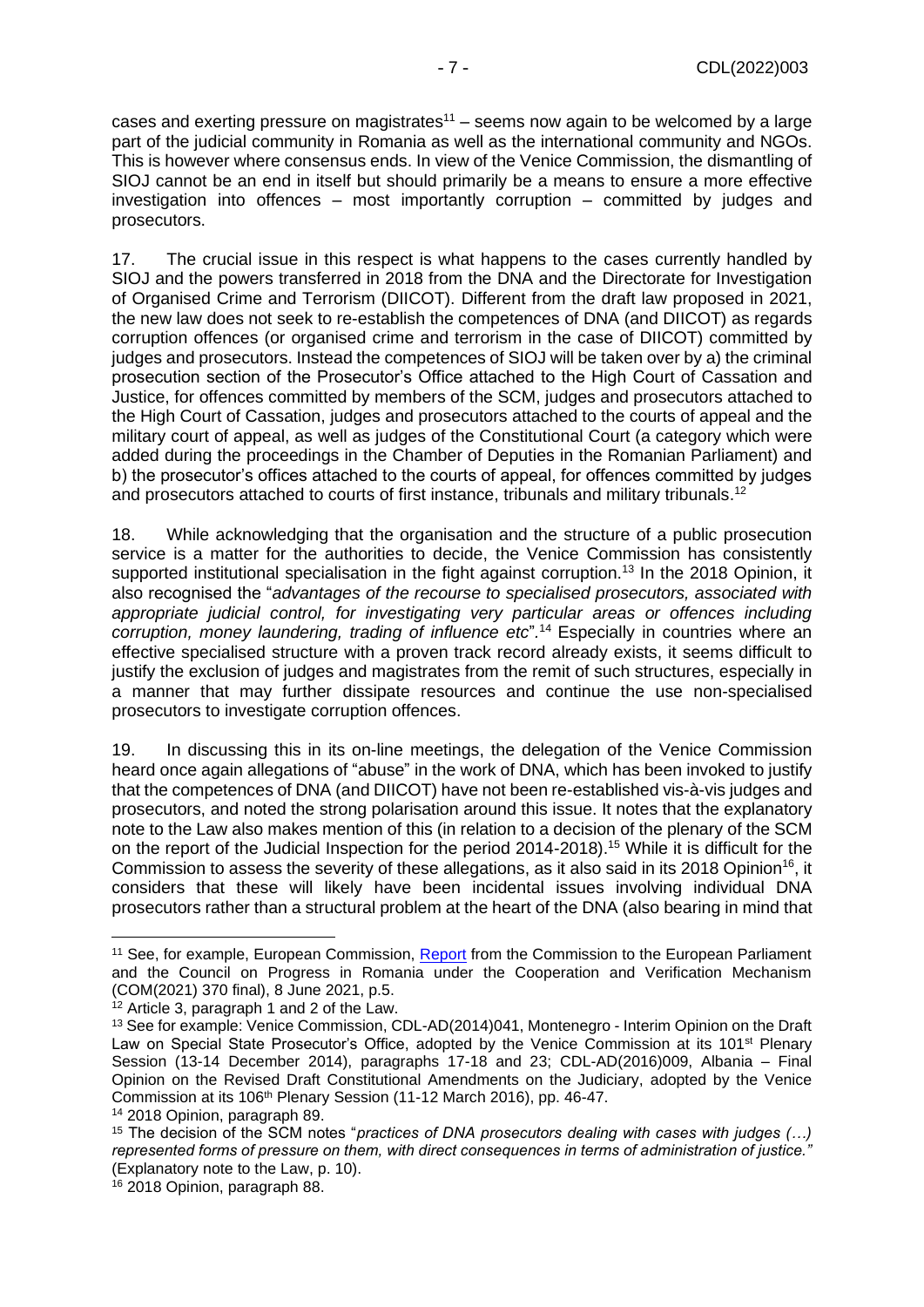the actions of the DNA are subject to judicial oversight, which would counter any overzealousness on its part).

20. The new mechanism is also more vulnerable in terms of its functional independence than the DNA (and DICOTT) when it comes to investigating and prosecuting corruption cases, which may involve the prosecutor's colleagues and superiors.<sup>17</sup> In this connection, the Venice Commission also refers to the observations it made in its 2021 Opinion on the independence of an individual prosecutor in a hierarchical system<sup>18</sup>, as well as the observations made in its 2018 Opinion on the independence of the prosecution service in Romania in general<sup>19</sup>, against the background of the earlier noted "widespread tendency to allow for a more independent prosecutor's office"<sup>20</sup> in Venice Commission member states.

21. In relation to this, a further argument for the solution proposed in the Law, the special treatment of magistrates regarding offences committed by them, was – as also pointed to in the explanatory note – to guarantee the independence of judges. This is however a misunderstanding of judicial independence. As the Commission has pointed out on various occasions when discussing immunity of judges, judicial independence is not a personal prerogative or privilege of a judge.<sup>21</sup> It does not mean that when it comes to intentional crimes, such as corruption, judicial independence forms justification for dealing with crimes *ad personam* and excluding judges and prosecutors the remit of specialised structures. Any special treatment of magistrates should be strictly limited to functional immunity for actions carried out in good faith in pursuance of their duties or in the exercise of their functions and should not extend to the commission of crimes.

22. Concerns remain also as to whether the SIOJ will only undergo a *de jure* dismantling and that - other than in respect of the number of prosecutors attached to it and its territorial distribution - the new structure will not be fundamentally different from SIOJ. This would raise questions as to whether the new mechanism will be able to effectively fight corruption in the judiciary. Given that the DNA has built up an effective working structure, covering the whole territory of Romania, with the required technical means and experience in investigating complex corruption cases and in light of the concerns expressed in its 2018, 2019 and 2021 Opinions, the Venice Commission regrets that the competences of DNA (and DIICOT) vis-àvis offences committed by judges and prosecutors have not been re-established.

#### <span id="page-7-0"></span>**c. Selection criteria**

23. Prosecutors with respectively at least 15 years' experience (for those designated to work for the Prosecutor's Office attached to the High Court of Cassation and Justice and who have a corresponding professional rank) or 12 years' experience (for those designated to work for the prosecutors' offices attached to the courts of appeal) as a prosecutor, who have the

<sup>&</sup>lt;sup>17</sup> The importance of the necessary independence of  $-$  in this case  $-$  specialised bodies in the fight against corruption is emphasised by international standards. See, for example, Article 20 of the Council of Europe's Criminal Law Convention on Corruption (CETS 173), adopted on 4 November 1998; entered into force on 1 July 2002, as well as Article 36 of the 2003 United Nations Convention against Corruption (UNCAC). See also on this issue, Venice Commission, CDL-AD(2014)041, paragraphs 15-18 and 55. <sup>18</sup> 2021 Opinion, paragraphs 36-37. See also for further critical observations on this matter: James Hamilton, "Prosecution services thirty years after the fall of communism", *Venice Commission: Thirty Years of Quest for Democracy Through Law 1990-2020* (2020), pp. 314-317.

<sup>19</sup> 2018 Opinion, paragraph 63 and 61.

<sup>20</sup> Venice Commission, CDL-AD(2010)040, Report on European Standards as regards the Independence of the Judicial System: Part II – Prosecution Service, adopted by the Venice Commission at its 85th Plenary Session (17-18 December 2010), paragraph 26.

<sup>21</sup> See for example Venice Commission, CDL-AD(2010)004, Report on the independence of the judicial system Part I: the independence of judges, adopted by the Venice Commission at its  $82<sup>nd</sup>$  Plenary Session (12-13 March 2010).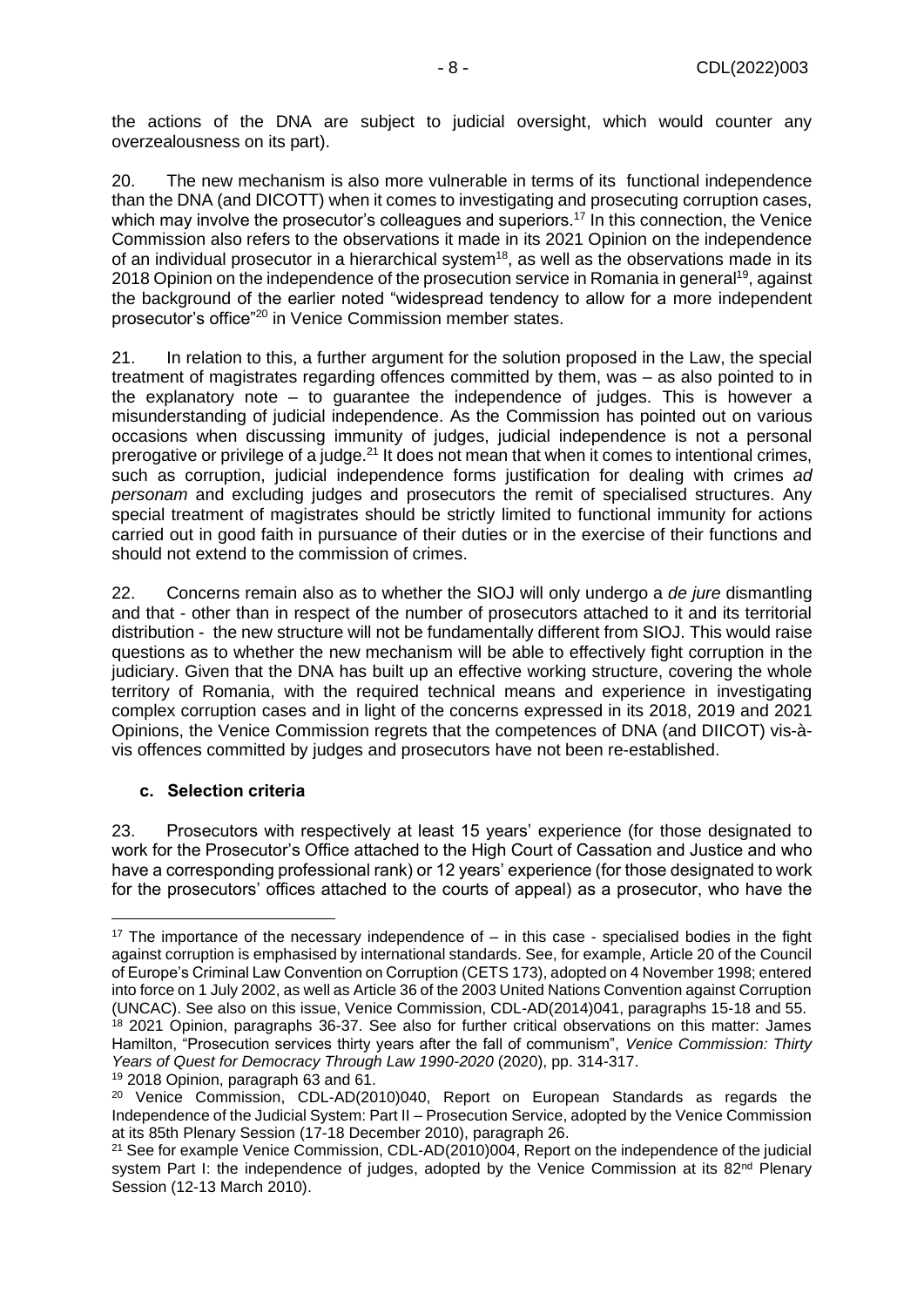grade "very good" in the last two professional evaluations and have not been subject to disciplinary sanctions in the last three years, who have impeccable moral conduct and who have significant professional experience in supervising or prosecuting criminal offences can submit their application to the SCM.<sup>22</sup> Whether applicant prosecutors meet these criteria is then checked by a special department of the SCM. In the initial proposal of the Minister of Justice the requirement of significant professional experience had to be mainly related to (but not limited to) the investigation of corruption and corruption-related offences and/or organised crime and terrorism, which was in the later draft of the Government replaced by significant professional experience in supervising or prosecuting criminal offences.

24. Given some of the designated prosecutors will be required to also investigate highly complex cases of corruption in the judiciary, it is regrettable that the initial proposal by the Minister of Justice, requiring previous experience in the investigation of corruption-related offences, has not been maintained and that instead general prosecutorial experience is being required. The Law seems to erroneously equate experience with specialisation.

25. This "significant professional experience" is to be assessed by reference "also to the specifics and complexity of the cases investigated", as based on information provided from the prosecutor's offices where applicant prosecutors worked before, which is to include data on "the rate of acquittals, restitutions, convictions, possible notifications made by the investigated persons and the solutions given to them, as well as any other relevant aspects".<sup>23</sup> Given the Venice Commission's earlier observations on the use of quantitative criteria, such as the rate of acquittals and convictions<sup>24</sup>, and given that in the context of Romania – see on vexatious complaints further below – the criterion "possible notifications made by the investigated persons" could be problematic, it is welcomed that qualitative criteria such as the specifics and complexity of cases are explicitly included in these selection criteria. However, notions such as "other relevant aspects" and "other relevant issues"<sup>25</sup>, which carry an element of unpredictability with them, should preferably be avoided.

#### <span id="page-8-0"></span>**d. Appointment process**

26. A special department within the SCM checks whether the applicant prosecutors fulfil these criteria, after which the plenary of the SCM makes a proposal to the Prosecutor General of the prosecutor's office attached to the High Court of Cassation and Justice. In the initial draft proposed by the Minister of Justice the prosecutors were to be appointed by the plenary of the SCM on the basis of a reasoned proposal by either the Prosecutor General of the prosecutor's office attached to the High Court of Cassation and Justice (for those designated to work for the Prosecutor's Office attached to the High Court of Cassation and Justice) or the general prosecutor attached to the prosecutor's offices attached to the courts of appeal (for those designated to work for these prosecutor's offices). In total a maximum of 59 prosecutors (a maximum of 14 prosecutors at the High Court of Cassation and Justice and a maximum three prosecutors appointed at each of the 15 courts of appeals) will be appointed for a renewable four-year term. 26

27. The prosecutors thus appointed will not exclusively deal with offences committed within the judiciary but may also take on other cases falling within the competence of the prosecutor's

<sup>22</sup> Articles 4, paragraph 1, and 5, paragraph 1, of the Law.

<sup>23</sup> Article 4, paragraphs 2 and 4 of the Law.

 $24$  Venice Commission, CDL-AD(2014)042, Montenegro – Interim Opinion on the Draft Law on the State Prosecution Office of Montenegro, adopted by the Venice Commission at its 101<sup>st</sup> Plenary Session (12-13 December 2014), paragraphs 86-87.

<sup>25</sup> Article 4, paragraph 5 and Article 5, paragraph 3 of the Law.

<sup>26</sup> Articles 10 and 6 of the Law.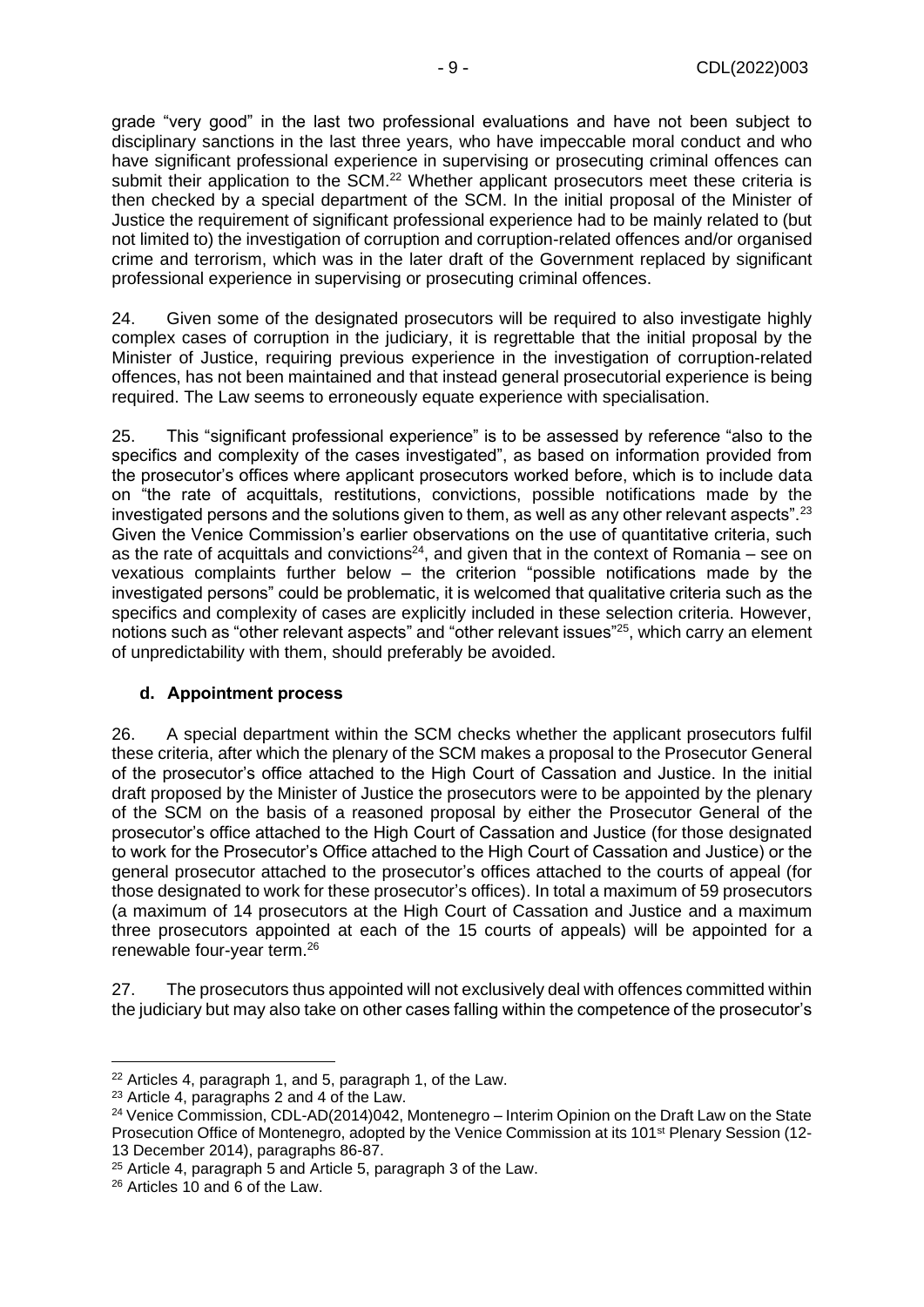office to which they are attached.<sup>27</sup> In this time they may not be moved to another section of the prosecutor's office without their consent<sup>28</sup>, but their term as specially designated prosecutor can be terminated by the Prosecutor General on the proposal of the plenary of the SCM in case of professional inefficiency, at their own request for duly justified reasons, in case of a disciplinary sanction being applied, in case s/he cannot exercise his function for a period longer than 3 months, in case s/he is voluntarily moved, delegated, seconded or transferred to another prosecutor's office or in case his/her appointment is not renewed after the four-year appointment period.<sup>29</sup>

28. The Venice Commission recollects that in its 2019 Opinion it was critical of the role of the plenary of the SCM in the procedure for appointing certain SIOJ prosecutors, as it ignored the symmetry between the functions of the two "wings" of the SCM (those of judges and of prosecutors) and allowed the judges in the SCM plenary (which has a majority of judges) to dominate the decision-making process.<sup>30</sup> The Commission appreciates that in the current Law this domination by judges in the selection process has been counterbalanced by a veto-power of the Prosecutor General (who has also been involved in the decision-making by the plenary) over the final appointment of prosecutors to the new mechanism. It would however be reasonable to give the prosecutorial section of the SCM a stronger involvement in the initial selection of prosecutors, in line with Venice Commission previous opinions on Judicial Councils.<sup>31</sup>

29. It is furthermore regrettable that the Law does not provide for a competitive procedure. Many prosecutors are likely to meet the eligibility criteria and it is unclear how the plenary of the SCM is to select the candidates to be proposed to the Prosecutor General. This would need to be clarified. Furthermore, the appointment for a period of four years is relatively short to guarantee sufficient independence of individual prosecutors, in particular as it would be possible that these prosecutors are to investigate complex offences committed – for example - by SCM members involved in their selection procedure.

30. In light of its previous observations on the weak performance of SIOJ due to its understaffing and centralisation,<sup>32</sup> the Venice Commission acknowledges that the Law foresees the appointment of up to 59 prosecutors divided over the various prosecutor's offices. These designated prosecutors will not exclusively deal with offences committed within the judiciary but may also take on other cases falling within the competence of the prosecutor's office to which they are attached.<sup>33</sup> The Venice Commission notes that it is left to the plenary of the SCM to decide the actual number to be appointed, which – given the reports on the inability of the SCM to overcome internal divisions<sup>34</sup> – may result in further inaction on the side of the new mechanism, which also considering the backlog of cases of the SIOJ is a matter of concern. In this context, it may be useful to set out criteria for establishing the appropriate number of prosecutors to guarantee the effectiveness of the new mechanism.<sup>35</sup>

<sup>32</sup> 2021 Opinion, paragraph 32.

<sup>27</sup> Article 3, paragraph 4 of the Law.

<sup>28</sup> Article 7 of the Law.

<sup>29</sup> Article 8 of the Law.

<sup>30</sup> 2019 Opinion, paragraph 36.

<sup>&</sup>lt;sup>31</sup> See, for example, Venice Commission, CDL-AD(2020)035, Bulgaria – Urgent Interim Opinion on the Draft New Constitution, adopted by the Venice Commission at its 125<sup>th</sup> Plenary Session (11-12) December 2020).

<sup>33</sup> Article 3, paragraph 4 of the Law.

<sup>&</sup>lt;sup>34</sup> European Commission, Report on Progress in Romania under the Cooperation and Verification Mechanism, pp. 20-21.

<sup>35</sup> Venice Commission, CDL-AD(2014)041, paragraph 68.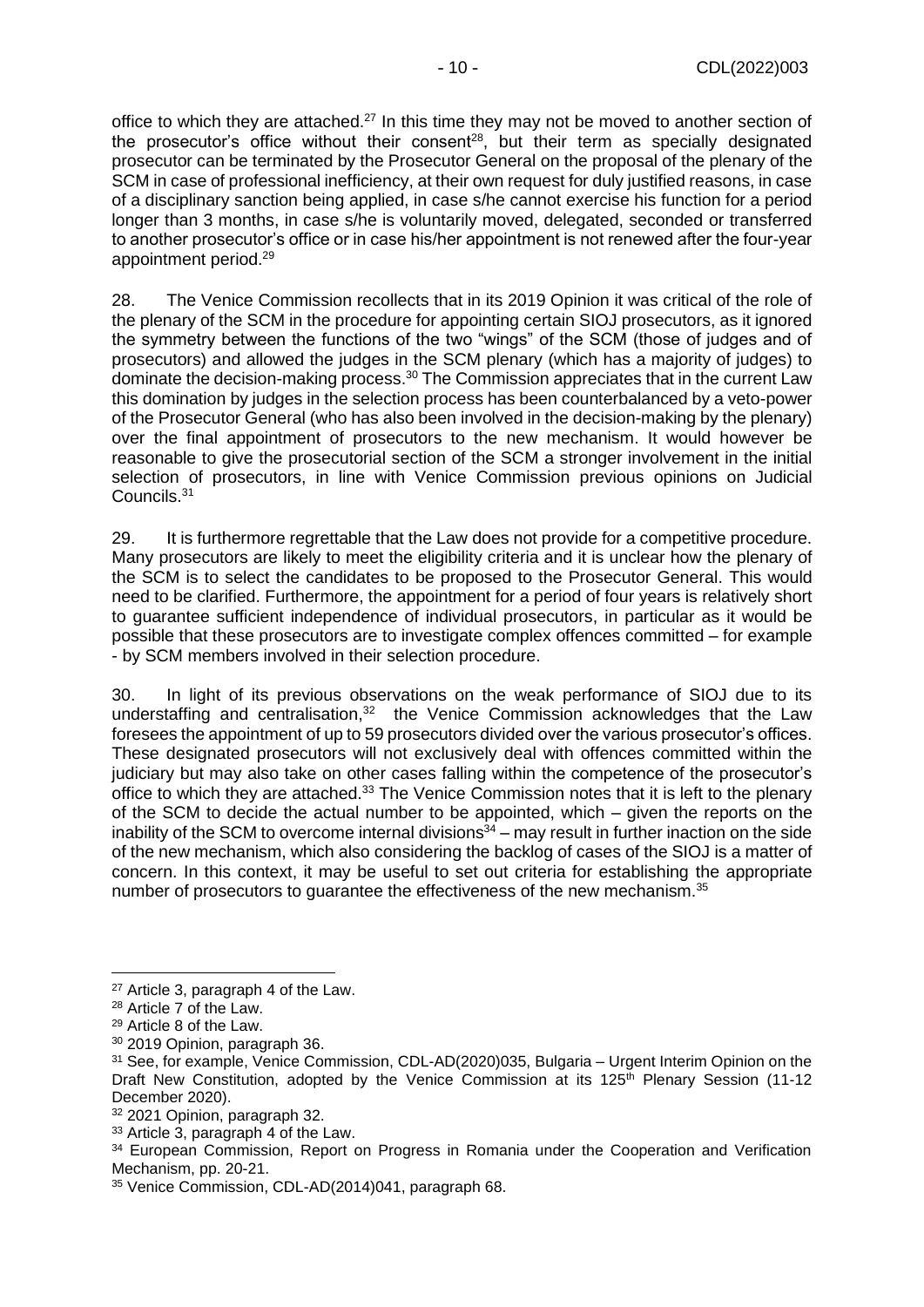31. Finally, the fact that the plenary of the SCM also decides on the termination of the appointment of prosecutors designated to the new mechanism, either *ex officio* or on notification of the Prosecutor General attached to the High Court of Cassation and Justice is problematic, notwithstanding the fact that this termination does not affect the employment of the prosecutor as such and does not affect his/her professional rank.<sup>36</sup> Unlike with the appointment of these prosecutors, the Prosecutor General does not appear to have a veto power over the decision to terminate an appointment, which – given the earlier-noted dominance of judges in the plenary of the SCM – could be problematic, especially if these prosecutors would be involved in investigating crimes committed by SCM members and/or judges. In this context, it would also be welcomed if the criteria for the termination of the appointment, such as "professional inefficiency" (which is assessed according to "the efficiency and quality of the activity") are more clearly delineated.

#### <span id="page-10-0"></span>**e. Take-over of cases and vexatious complaints**

32. The operational rule according to which, if other persons are investigated for - for example - corruption together with judges and prosecutors, the corruption file is transferred from DNA to the designated prosecutors, is maintained under the Law. However, in light of the criticism<sup>37</sup> of SIOJ for intervening in high-level corruption cases investigated by the DNA (through vexatious complaints mentioned below), for the new mechanism a safeguard has been introduced in the Law, providing that the cases will only be joined if "for reasons of good conduct of the prosecution, the case cannot be disjoined". <sup>38</sup> While this is an improvement, in light of the fact that the decision to join or disjoin a case remains with the designated prosecutor, the Venice Commission takes the view that at least further safeguards against what was dubbed during the on-line exchanges as "a hostile take-over of cases" from the DNA are needed. Preferably this operational rule would be completely revised as it has the potential to significantly weaken the fight against corruption.

33. In this connection, in its 2021 Opinion, the Venice Commission pointed to the problem of vexatious complaints (often criminal complaints) by private individuals against judges and prosecutors, which *inter alia* allowed SIOJ to take over cases (see above) and which blocked ordinary case-handling.<sup>39</sup> The huge number of such complaints was regarded as one of the reasons for the lack of effectiveness of the SIOJ and the backlog of cases. It was explained to the delegation of the Venice Commission that this is part of ordinary criminal procedure: Anyone can make a criminal complaint, regardless of the offence to which it relates or alleged perpetrator, which is then to be investigated. To make any kind of derogation from the provisions of the criminal procedure code in this respect specifically for judges and prosecutors would likely be incompatible with the Constitution. While the Venice Commission acknowledges that with the new mechanism a greater number of prosecutors will be able to deal with criminal complaints against judges and prosecutors, whether vexatious or not, considering the sheer number of such complaints targeting specific professions and given that they have a similar potential of affecting the new mechanism (especially as designated prosecutors will also handle other cases) and can enable an objectionable transfer of cases from the DNA and other prosecution offices,<sup>40</sup> the Venice Commission reiterates the advice it gave in its 2021 Opinion to urgently reform the way of addressing these vexatious

<sup>36</sup> Article 8, paragraphs 2 and 4 of the Law.

<sup>&</sup>lt;sup>37</sup> See, for example, European Commission, Report on Progress in Romania under the Cooperation and Verification Mechanism, p.5 and the [progress report](https://ec.europa.eu/info/sites/default/files/progress-report-romania-2019-com-2019-499_en.pdf) for 2019 (COM(2019) 499 final), 22 October 2019, p. 5., but also the 2019 Opinion (paragraph 40).

<sup>38</sup> Article 3, paragraph 5 of the Law.

<sup>39</sup> See the 2021 Opinion, paragraph 63 and 67.

<sup>40</sup> For example, by filing a vexatious criminal complaint against the judge or prosecutor in however minor role in a case against other persons being investigated by DNA or another prosecutor's office.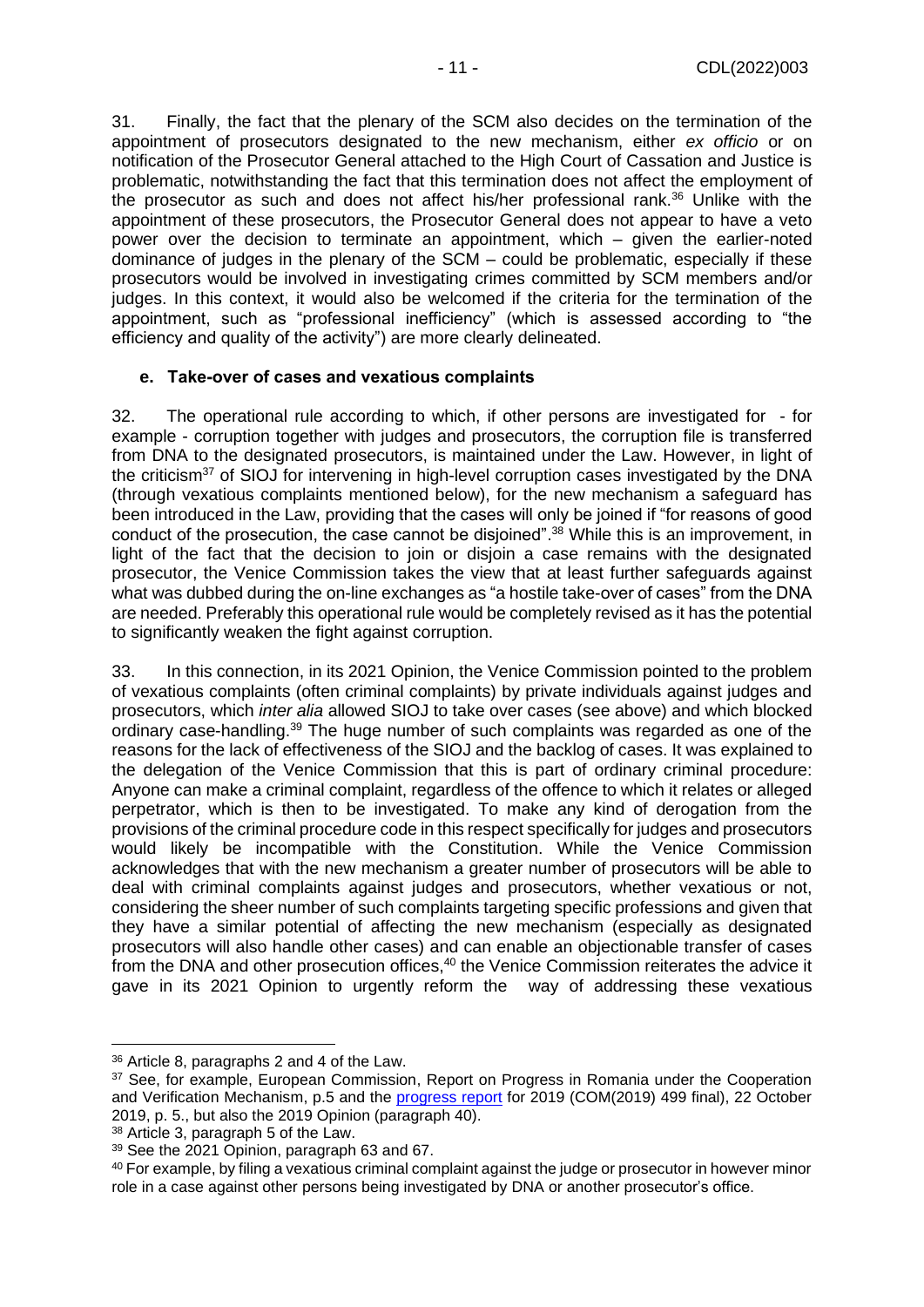complaints.<sup>41</sup> As is evident from the experiences of other countries, this would not necessitate any constitutional amendments.

### <span id="page-11-0"></span>**f. Transitional provisions**

34. The Law contains a number of stipulations on the transfer of cases and staff of the SIOJ, which are to a large extent similar to those assessed as part of the 2021 Opinion.<sup>42</sup> It is provided that cases will have to be transferred by the Prosecutor's Office attached to the High Court of Cassation and Justice to the competent prosecutor's offices within 60 days (this was 5 days in the 2021 draft law),<sup>43</sup> acts of procedure carried out in compliance with the legal provisions in force at the date of their fulfilment remain valid<sup>44</sup> and dismissals, waivers of criminal prosecution and indictments, as well as acts performed and measures taken by the SIOJ, which were not subject to the hierarchical control prior to the entry into force of the Law, will be subject from the date of dismantling of the SIOJ, to the control exercised by the General Prosecutor of the Prosecutor's Office attached to the High Court of Cassation and Justice.<sup>45</sup> Unlike the 2021 draft, the Law allows for a suspension of both the limitation period and the deadlines for executing procedural acts for a period of 60 days (i.e. the time period in which the cases are to be transferred to the competent prosecutor's office) and provides that until the appointment of the designated prosecutors the Chief Prosecutor of the Criminal Prosecution Section and the general prosecutors attached to the courts of appeal will decide on any urgent measures to be taken in the relevant case files.<sup>46</sup> As regards the staff, similar to what was provided in the 2021 draft law, the prosecutors from the SIOJ return the prosecutor's offices where they came from.<sup>47</sup>

35. The Venice Commission refers in this respect to the observations it made in its 2021 Opinion as regards the hierarchical control in the prosecution service and the independence of individual prosecutors (as also referred to above), and reiterates that "*changes introduced as a result of a reorganisation in the judiciary, could be carried out in such a manner as to not cause any problems with respect to the administration of justice and the treatment of prosecutors, who were initially in charge*".<sup>48</sup> The backlog of cases of the SIOJ is in the context of this reorganisation a matter of additional concern, in particular considering that it will take time to set up the new mechanism and have prosecutors selected by the plenary of the SCM. The fact that the limitation period and deadlines for procedural acts are temporarily suspended and a mechanism for deciding on any urgent measures to be taken is provided for is to be welcomed in this respect.

#### <span id="page-11-1"></span>**V. Conclusions**

36. The Venice Commission regrets the haste with which this controversial law on dismantling the SIOJ has passed through parliament and has been promulgated, which has meant that the Law has been adopted before the Commission has been able to issue its opinion.

<sup>&</sup>lt;sup>41</sup> See also Consultative Council of European Judges (CCJE), Opinion no. 3, paragraph 54, which recommends that "*in countries where a criminal investigation or proceedings can be started at the instigation of a private individual, there should be a mechanism for preventing or stopping such investigation or proceeding… when there is no proper case for suggesting than any criminal liability exists on the part of the judge"*.

<sup>42</sup> See paragraphs 34-42 of the 2021 Opinion.

<sup>43</sup> Article 1, paragraph 2 of the Law.

<sup>44</sup> Article 1, paragraph 4 of the Law.

<sup>45</sup> Article 1, paragraph 5 and 6 of the Law.

<sup>46</sup> Article 18 of the Law.

<sup>47</sup> Article 2, paragraph 2 of the Law.

<sup>48</sup> The 2021 Opinion, paragraph 37.